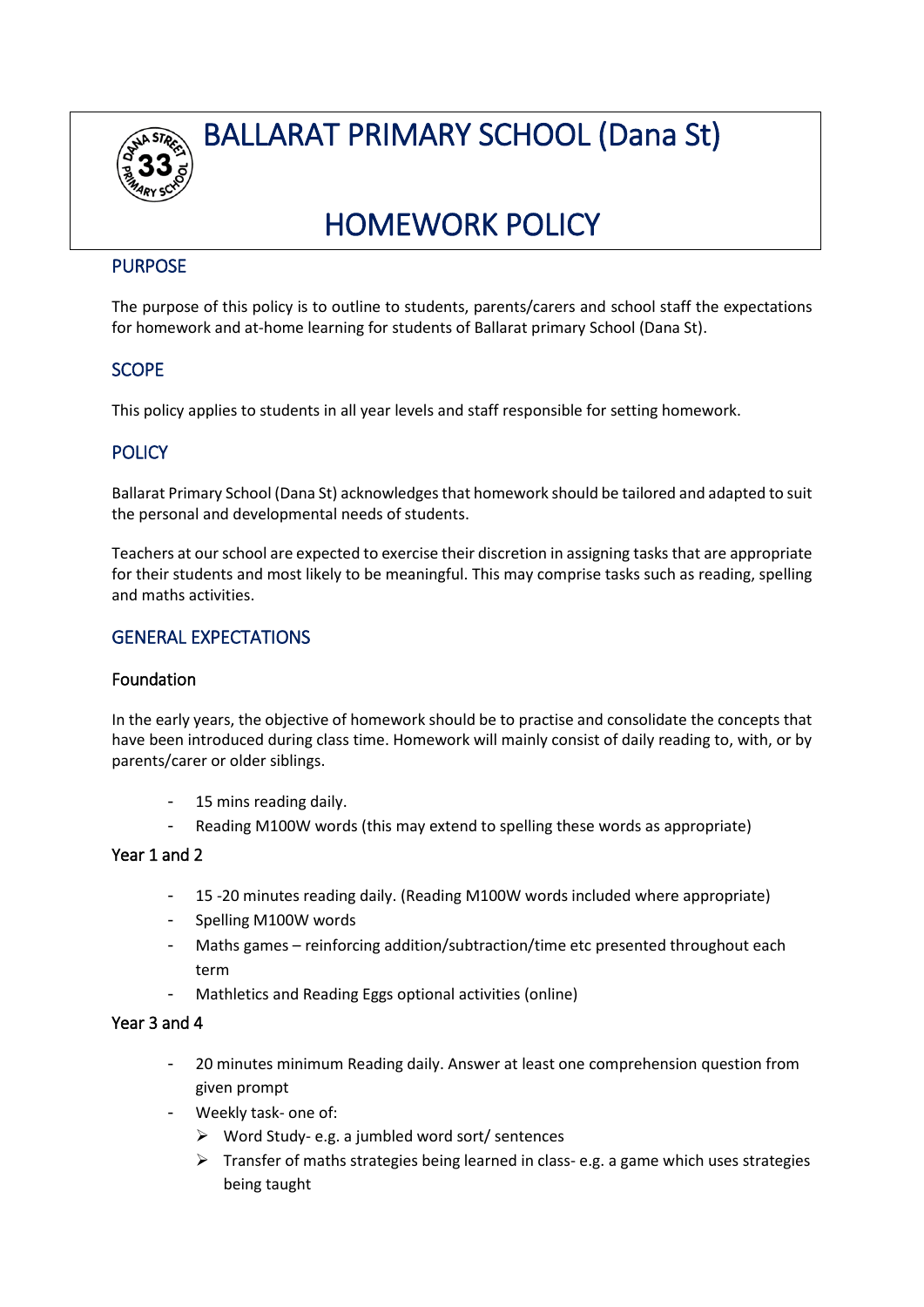# Year 5 and 6

Students are generally not expected to spend more than 45 minutes per day on homework and no homework tasks will be assigned over the weekends or during the holidays. Student diaries will be used to facilitate homework.

- Reading- 30 mins daily
- Mathletics tasks weekly
- Literacy task, such as BTN review weekly
- Word study task weekly

## Shared expectations and responsibilities

Homework is a shared responsibility between the school, teachers, students and their parents/carers. In order to get the most out of homework tasks, it is important that everyone understands their obligations and responsibilities.

#### Ballarat Primary School (Dana St) will support students by:

- fostering lifelong learning and connecting families with the learning of their children, as part of a comprehensive and balanced curriculum within Victorian schools
- ensuring the school's homework policy is relevant to the needs of students
- advising parents/carers of homework expectations at the beginning of the school year and providing them with a copy of the homework policy
- encouraging parents/carers of early primary school aged children to read to and with their children for enjoyment
- ensuring that upper primary students use homework diaries to provide a regular communication between parents and the school.

## Teachers will:

- equip students with the skills to solve problems
- encourage real-life problem solving, logical thinking, creativity and imagination
- set varied, challenging and meaningful tasks related to class work to suit the students' learning needs
- give students enough time to complete homework, considering home obligations and extracurricular activities
- assess homework and provide timely and practical feedback and support
- help students develop organisational and time-management skills
- ensure parents/carers are aware of the school's homework policy
- offer a wide range of opportunities for families to engage in their children.

#### It is expected that students will take responsibility for their own learning by:

- being aware of the school's homework policy
- discussing with their parents/carers homework expectations
- accepting responsibility for the completion of homework tasks within set time frames
- following up on comments made by teachers
- seeking assistance when difficulties arise